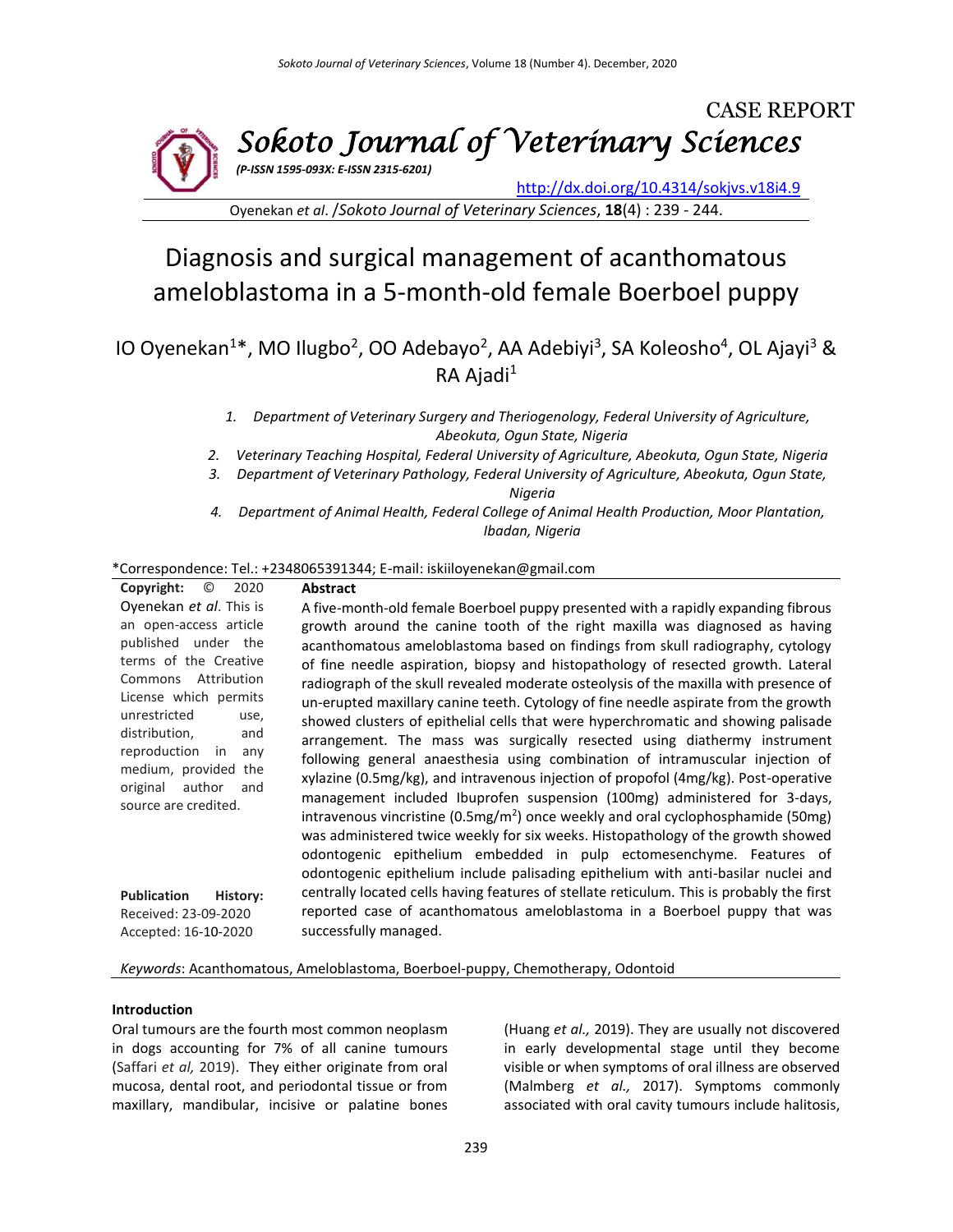ptyalism, exophthalmos, facial swelling, weight loss, epistaxis, bloody oral discharge, dysphagia or pain on opening the mouth (Huang *et al.,* 2019). Commonly reported tumours of the oral cavity in dogs include melanoma, squamous cell carcinoma, fibrosarcoma, canine acanthomatous ameloblastoma, and peripheral odontogenic fibroma (Liptak & Withrow, 2007).

Oral tumours are classified as either odontogenic or non-odontogenic based on their origin and histology (Huang *et al.*, 2019). Odontogenic tumours are derived from ectomesenchymal and/or epithelial tissue responsible for tooth formation (Goldschmidt *et al.,* 2017). They include acanthomatous ameloblastoma, odontoma, and odontogenic fibroma (Huang *et al.,* 2019). Non-odontogenic oral tumour could occur in any other part of the oral cavity and include melanoma, Squamous cell carcinoma, fibrosarcoma, and osteosarcoma (Liptak & Withrow, 2007).

Canine acanthomatous ameloblastoma (CAA) is a benign locally aggressive odontogenic tumour of the jaw arising from periodontal ligament and capable of invading surrounding tissue of the mandible or maxilla (Liptak & Withrow, 2007). It is the most common canine odontogenic tumour with prevalence ranging from 19.1% to 35% (Goldschmidt *et al.,* 2017). CAA is believed to arise from odontogenic epithelium in the gum, residual dental lamina, or basal epithelial cells of the oral mucosa (Huang *et al.,* 2019). It is a locally invasive and destructive tumour which often results in alveolar bone lysis, loss of teeth and rapid spread to cancellous bone (Malmberg *et al.*, 2017). It



**Plate I**: Fibrous gingival; mass on left maxilla of fivemonth-old female Boerboel puppy measuring 3x 3 cm<sup>2</sup>(black arrow)

has been reported in Golden Retriever, Labrador retriever, German Shepherd, Pitbull, Samoyed, Beagles and other dog breeds (Malmberg *et al.*, 2017). There is no reported sex and breed predisposition (Liptak & Withrow, 2007). However, some studies have reported more prevalence in male than in female (Malmberg *et al.*, 2017; Saffari *et al.*, 2019). Age incidence of CAA in dog varies and ranges between 3-13 years (Malmberg *et al.*, 2017; Saffari *et al.*, 2019) with mean age of 7.5 years. Canine oral tumours are rarely reported in Nigeria and there is dearth of information on acanthomatous ameloblastoma in dogs. This report presents a case of acanthomatous ameloblastoma in a five-month-old female Boerboel puppy.

#### **Case Management**

A five-month-old female Boerboel puppy was presented with a growth on the gingival tissue of the right maxilla between the canine and premolar teeth (Plate I). The owner had first observed the growth six weeks before presentation and reported that it had rapidly increased in size. It was also reported that the growth had interfered with the feeding of the puppy. Clinical examination revealed that the physiological parameters of the dogs were within normal range. The submandibular lymph nodes and other peripheral lymph nodes were not enlarged. The right upper lip was raised as a result of the expanding gingival growth measuring about 3cm in diameter. There was moderate halitosis. The growth appeared fibrous with a somewhat mulberry surface and bled when firm pressure was applied on it. In addition, the



**Plate II**: Lateral radiograph of the skull of a fivemonth-old Boerboel dog with acanthomatous ameloblastoma. Note the moderate lysis of the maxilla (Red Arrows) and retention of un-erupted maxillary canine teeth (blue arrows)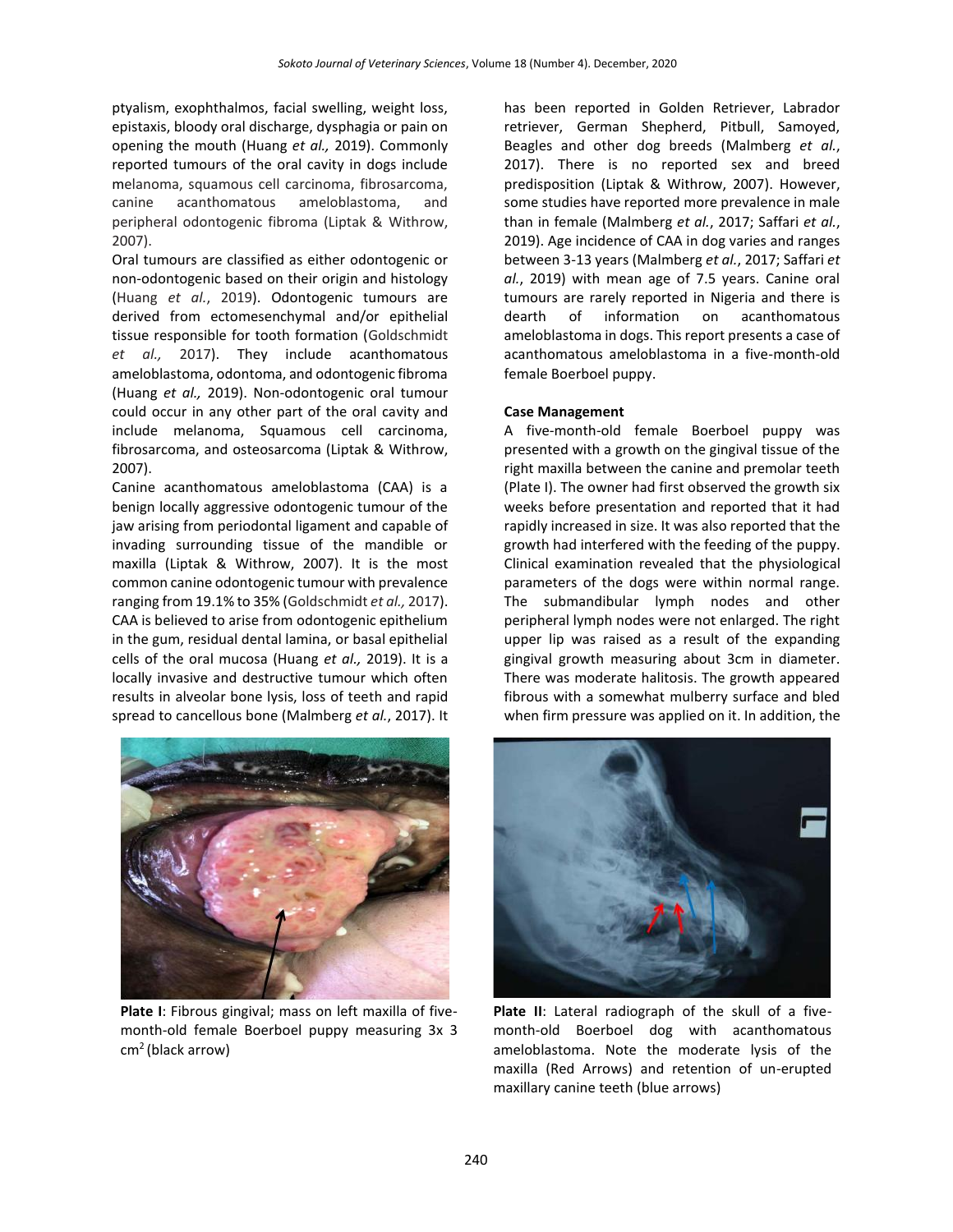| Parameters                         | Patient value before | <b>Patient Value</b> | Patient value 1-week post | Reference   |
|------------------------------------|----------------------|----------------------|---------------------------|-------------|
|                                    | surgery              | 3 days post-         | treatment                 | value       |
|                                    |                      | surgery              |                           |             |
| <b>PCV</b> (%)                     | 43                   | 35                   | 42                        | 37-55       |
| WBC ( $\times$ 10 <sup>9</sup> /L) | 6.5                  | 18                   | 17.9                      | $6 - 17$    |
| Neutrophil (%)                     | 68                   | 67                   | 65                        | 60-70       |
| Lymphocyte (%)                     | 28                   | 32                   | 30                        | 12-30       |
| Monocyte (%)                       | 03                   | 01                   | 03                        | $3 - 10$    |
| Eosinophil (%)                     | 01                   | 00                   | 01                        | Rare        |
| Basophil (%)                       | 00                   | 00                   | 01                        | $2 - 10$    |
| Alkaline Phosphatase               | 105                  |                      |                           | $17 - 111$  |
| (IU/L)                             |                      |                      |                           |             |
| Urea (mg/dL)                       | 16.4                 |                      |                           | $10 - 32$   |
| Creatinine (mg/dl)                 | 0.8                  |                      |                           | $0.6 - 1.4$ |
| Sodium (mmol/L)                    | 145                  |                      |                           | $142 - 150$ |
| Potassium (mmol/L)                 | 4.0                  |                      |                           | $3.8 - 5.4$ |
| Chloride (mmol/L)                  | 110                  |                      |                           | $105 - 116$ |
| Bicarbonate (mmol/L)               | 22                   |                      |                           | $15 - 25$   |

**Table 1:** Complete blood count and selected serum biochemistry parameters of a five-month-old Boerboel puppy with odontoid ameloblastoma

Source of reference value - Aiello & Moses (2013)

canine tooth around the growth did not erupt. Apart from the oral lesions, the puppy was apparently in good health. Based on the gross appearance and location of the mass, a tentative diagnosis of odontogenic tumour was made.

Both right and left lateral, as well as cranio-caudal radiographs of the skull were obtained using digital xray machine (Mobillet XP; Siemens Healthcare GmbH, Germany). Radiographic exposure was made using 70KvP and 12mA. In addition, stationary x-ray grid was used to prevent scattered radiation. In addition, fine needle aspiration biopsy of the growth was obtained for cytology, while blood was obtained for full blood count and selected blood chemistry. The right lateral radiograph of the skull (Plate II) showed moderate osteolysis of the maxilla with infiltrating soft tissue opacity. The tumour in this dog was considered to be in stage T2b based on the size of the oral mass. Two canine teeth that failed to erupt were observed in the maxilla dental arcade and appear to originate from the nasal turbinate. The cytology (Plate III) of the fine needle biopsy showed clusters of epithelial cells that were hyperchromatic and showing palisade arrangement. In addition, there were numerous erythrocytes and leukocytic cells. The results of the full bood count and serum chemistry were essentially normal (Table 1). Based on the radiographic and cytological findings, a diagnosis of acanthomatous ameloblastoma was made and the dog was scheduled for surgical excision of the growth.

Food was withheld from the dog for 12 hours prior to surgery. The dog was premedicated with 3mg/kg intramuscular injection of 5% tramadol (Tramadol®, Gland Pharma, India) and one hour later with a combination of 0.04mg/kg intramuscular injection of 0.1% atropine sulphate (Atocan®, Sishui Xierkang Pharma, China) and 0.5mg/kg intramuscular injection of 2% Xylazine Hydrochloride (Xylased, Bioveta, Ivanovice, Czech Republic). Venous access was secured through the cephalic vein and circulating blood volume was maintained with Lactated Ringers solution (Unihart<sup>®</sup> Unique Pharmaceautical Ltd, Sango Ota, Ogun State Nigeria) at the rate of 5 mL/min. Anaesthesia was induced with a loading dose of 4mg/kg intravenous injection of 1% propofol (Hyprovan 200® , Celon Laboratories PVT LTD, Telangana, India) and maintained with constant infusion of propofol at the rate of 0.12mg/kg/min. Additionally, local analgesia of the gum was achieved using 10% lignocaine spray (Xylocaine<sup>R</sup>, AstraZeneca, Cambridge, UK).

Following anaesthesia, the dog was placed on sternal recumbency with the neck slightly elevated with a soft pillow. The oral cavity was first rinsed with triclorophrnyl-methyliodosalicyl solution (TCPR) Chemineau Laboratories, France) diluted in normal saline. Thereafter, the growth was surgically excised using bipolar diathermy instrument (MeCan Medical Ltd Guangzhou Guangdong, China). Extensive excision was performed until clear margins of gingival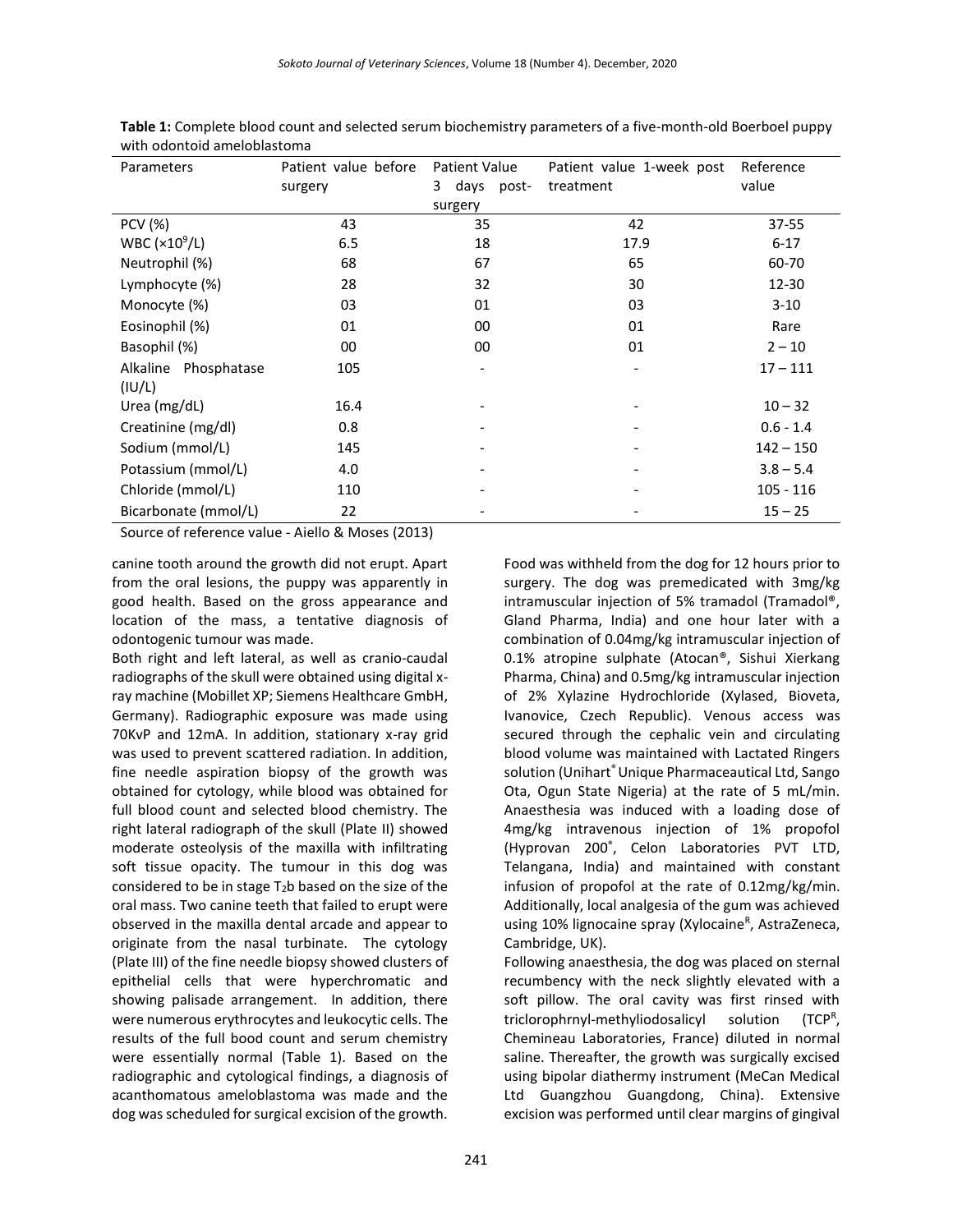

**Plate III**: Cytology of fine needle gingival growth aspirate from a five-month-old Boerboel puppy showing clusters of hyperchromatic epithelial cells with palisade arrangement (black arrows) stained with H&E. x400



**Plate V**: Five-month-old female Boerboel dog three weeks after surgical excision of gingival mass

tissues were obtained (Plate IV). After surgical excision of the growth, haemorrhage was controlled using digital pressure and the oral cavity was rinsed again with the TCP solution again. Topical salicylate cream (Bonjela<sup>r</sup>, Reckitt Benckiser, UK) was applied to the wound surface and the dog was monitored till recovery. Following recovery, the mouth was rinsed daily with diluted TCP and Bonjela cream applied on the wound surface. Oral cefadroxil monohydrate suspension (Duricef ®, GlaxoSmithKline Pharmaceuticals, Lagos, Nigeria) was administered for five days at the rate of 25mg/kg. In addition, 100mg of Ibuprofen suspension (Reprofen<sup>R</sup>, Reals Pharmaceuticals, Lagos, Nigeria) was administered for three day. Also, about 3 mL blood was taken from



**Plate IV:** Immediate post-surgical view of surgically excised gingival mass in a five-month-old female Boerboel puppy



**Plate VI**: Histologic section from a five-month-old Boerboel dog with acanthomatous ameloblastoma showing odontogenic epithelium embedded in pulp ectomesenchyme (black arrows). H&E. x400

the cephalic vein for full blood count three days postsurgery as well as one week after the administration of last chemotherapy (Table 1). Adjunct chemotherapy using intravenous vincristine (Excristin® , Zuvius Life Sciences LTD; Mumbai, India) once weekly at the rate of 0.5 mg/m<sup>2</sup>and 50mg of oral cyclophosphamide (Cytoxan ®, Bristol-Myers Squibb Company, UK) administered twice weekly were given for six weeks. The dog was re-examined at 3 and 6 weeks post – surgery. Examination revealed that there was no lesion at the site suggestive of tumour regrowth and fibrous tissue has filled the wound surface (Plate V).

The resected gingival mass was fixed in 10% formalin for histopathology. Histologic section (Plate VI)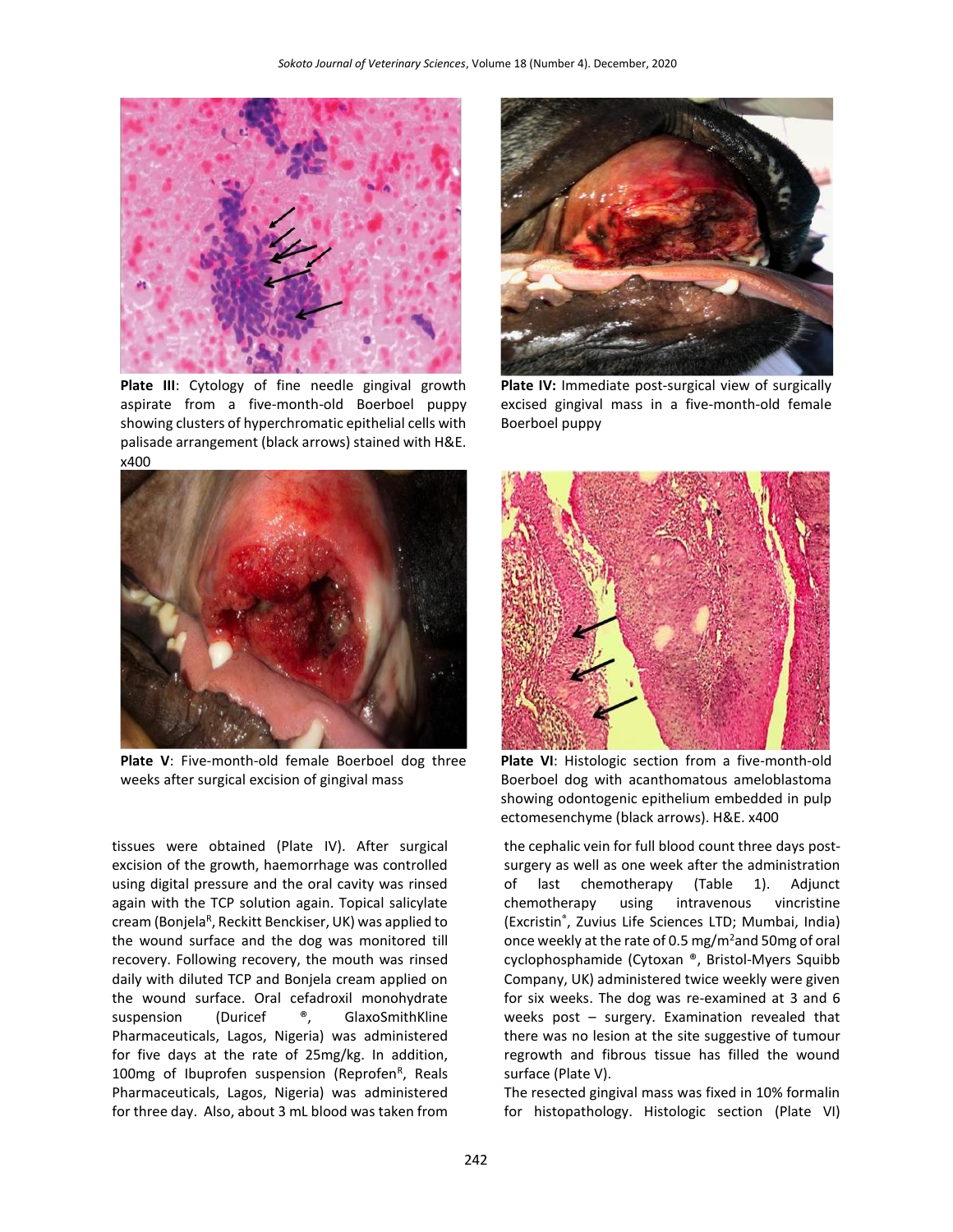revealed odontogenic epithelium embedded in pulp ectomesenchyme. There were proliferating cells that showed no cellular atypia, and mitotic figures were uncommon. Most of the basal cells of the epithelium were hyperchromatic, columnar and arranged in a palisading form. The nuclei of the basal cells were located at the distal ends of the cells and they exhibited cytoplasmic vacuolations. There were also foci of epithelial cell cords consisting of basal and prickle cells with prominent intercellular bridges. The cells enclosed by the basal cells were spindle-shaped and generally closely or loosely packed together with blood vessels containing red blood cells and surrounded by lymphocytes, plasma cells and macrophages.

# **Discussion**

This report presents a case of acanthomatous ameloblastoma in a five-month-old female Boerboel puppy. The age incidence of acanthomatous ameloblastoma reported ranged between 3-13years (Malmberg *et al.*, 2017; Saffari *et al.*, 2019) with mean age of 7.5 years. Three cases were reported in young dogs between the ages of 4 – 8 months (Huang *et al.,* 2019). The dog in this report was five-month-old. The early diagnosis of the tumour in this dog might be associated with the rapid growth of the tumour which resulted in facial swelling and interference with feeding. Although, there is no sex or breed predilection for the tumour, most reported cases were in male dogs. The dog in this report was a female Boerboel dog and this perhaps may be the first report of this tumour in Boerboel dogs.

Radiography and histopathology have been most common method of diagnosing acanthomatous ameloblastoma (Malmberg *et al.*, 2017). However, computed tomography or magnetic resonance imaging are being employed in staging the tumour prior to surgical or radiation treatment to accurately determine the extent of the primary tumour (Liptak & Withrow, 2007). In this dog, diagnosis was made using a combination of radiography, cytology of fine needle aspirate and the histopathology of the resected tissue. The use of fine needle aspiration cytology in the diagnosis of odontogenic tumours has not been well reported (Chandavakar *et al.,* 2014). The features of odontogenic epithelium include palisading epithelium with antibasilar nuclei and centrally located cells with features of stellate reticulum (Huang *et al.,* 2019). The palisading arrangement of the ameloblast- like epithelial cells is diagnostic of ameloblastoma and can be a fast, economical and less invasive method of diagnosis when a presumptive diagnosis is made.

Odontogenic tumours are locally aggressive; thus, it is important to stage the tumour once the histologic or cytologic type of the tumour is determined. The primary tumour should be staged using the World Health Organization classification system for tumours of the oral cavity (Mayer & Anthony, 2007). Computed tomography or magnetic resonance imaging is often recommended prior to surgical or radiation treatment to accurately determine the extent of the primary tumour, while magnetic resonance images is reported to provide more accurate assessment of oral tumour margins in soft tissue and bone than computed tomographic (Liptak & Withrow, 2007). Four stages of canine oral tumour are recognized namely  $T_0$  to  $T_3$  with two variants of stages  $T_1$  to  $T_3$  (Mayer & Anthony, 2007). The tumour in this dog can be considered to be in stage  $T_2$ b based on the size of the oral mass (about 3cm in diameter) fixation to tissue and the radiographic evidence of bone lysis in the maxilla suggestive of bone involvement

Due to the highly infiltrative behavior of this tumour, complete radical surgical excision alongside mandibulectomy or maxillectomy depending on the extent of bone infiltration by tumour remains the gold standard for the treatment of acanthomatous ameloblastoma (Saffari *et al.*, 2019). Rim excision technique in which the ventral cortical bone of the mandible or the most dorsal portion of the maxillary or incisor bone remains intact while the tumour, surrounding teeth, and periodontal structures are removed have also been described (Murray *et al.*, 2010). The technique helps to improve dental occlusion, cosmetic appearance and prevents tumour recurrence (Murray *et al.*, 2010). In this case, extensive surgical resection without maxillectomy was used in order to preserve the maxilla because of the age of the dog. Owing to the fact that it may not be possible to remove all tumour cells surgically due to the location or size of a tumour, radiation therapy using orthovoltage radiotherapy has been indicated for dogs with tumours that are not curable with surgery alone (Mayer & Anthony, 2007). However, due to lack of facilities for radiotherapy, adjunct chemotherapy with a combination of cyclophosphamide and vincristine was administered for six weeks. Although, there are no previous report of the use of cyclophosphamide and vincristine in the management of acanthomatous ameloblastoma in dogs, uses of intralesional bleomycin have been reported (Kelly *et al.,* 2010).

Finally, the prognosis for acanthomatous ameloblastoma is good if the tumour is diagnosed early and there is complete excision of the tumour.